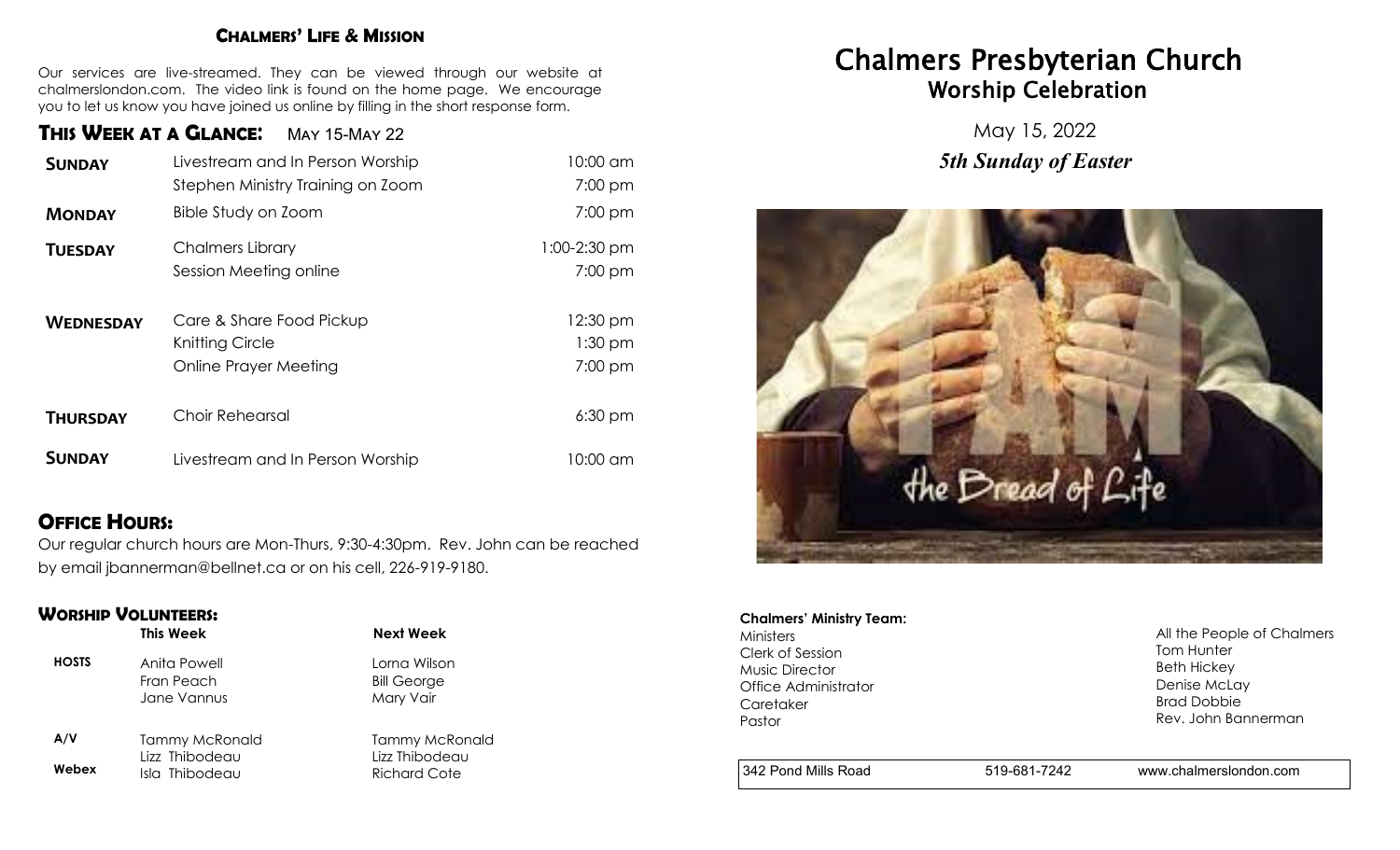| <b>WE APPROACH GOD</b>                                                                                                                                   |     |                            |                                                            |              |
|----------------------------------------------------------------------------------------------------------------------------------------------------------|-----|----------------------------|------------------------------------------------------------|--------------|
| <b>Musical Prelude</b>                                                                                                                                   |     | Sermon:                    | I am the Bread of Life                                     |              |
| Call to Worship                                                                                                                                          |     | Time for Reflection:       | All who hunger, gather gladly                              | (vs 1,3) 534 |
| Jesus said, "I am the bread of life.<br>One:<br>Those who come to me will never be hungry, and those who believe in me<br>All:<br>will never be thirsty. |     |                            | <b>WE RESPOND TO GOD</b>                                   |              |
| One: No one who comes to me will I drive away."                                                                                                          |     | Chalmers' Life and Mission |                                                            |              |
| Guide me, O thou great Redeemer<br>Praise:                                                                                                               | 651 | Offering of our Gifts      |                                                            |              |
| Prayers of Adoration, Confession and Pardon                                                                                                              |     | <b>Offering Praise:</b>    | We praise you, O God                                       | (vs 1) 425   |
| One: May the peace of Christ be with you<br>The Peace                                                                                                    |     |                            | Offering Prayer, Prayers of the People & The Lord's Prayer |              |
| All: And also with you.                                                                                                                                  |     | Praise:                    | Break now the bread of life                                | 507          |
| Celebrating with the children                                                                                                                            |     | <b>Blessing</b>            |                                                            |              |
| Praise:<br>I hunger and I thirst                                                                                                                         | 198 | <b>Musical Postlude</b>    |                                                            |              |
|                                                                                                                                                          |     |                            | *** Hymn lyrics are on page 3 ***                          |              |
| <b>WE LISTEN TO GOD'S WORD</b>                                                                                                                           |     |                            |                                                            |              |
| Prayer for Illumination                                                                                                                                  |     |                            |                                                            |              |

Scripture Reading: Psalm 132: 1-2, 13-16

| One: O Lord, remember in David's favour all the hardships he endured; |
|-----------------------------------------------------------------------|
| how he swore to the Lord and vowed to the Mighty One of Jacob.        |
| For the Lord has chosen Zion; and has desired it for a habitation.    |

**All: This is my resting place forever; here I will reside, for I have desired it. I will abundantly bless its provisions; I will satisfy its poor with bread. Its priests I will clothe with salvation, and its faithful will shout for joy.** 

Scripture Reading: John 6: 35-40, 48-51

- One: The Gospel of the Lord.
- **All: Praise to you, Lord Jesus Christ.**

Choir Anthem: *I Am the Bread of Life* 

## **CHOIR ANTHEM**

I Am the Bread of Life Steve Angrisano and Tom Booth

*I am the Bread of Life, I am the hope in night, I am the door wide open, I am the shepherd's might, I am the truth and light, I am the way and life, I Am Who Am and I am for you: come and follow me.* 

*I am bread for the world, hope for the hopeless, come to me, and know that I'll always be there with my arms open wide. I Am Who Am and I am for you: come and follow me.* 

*I give my heart to those in sorrow, I come to those who are in need; hope for today and for tomorrow, light for all who want to see.*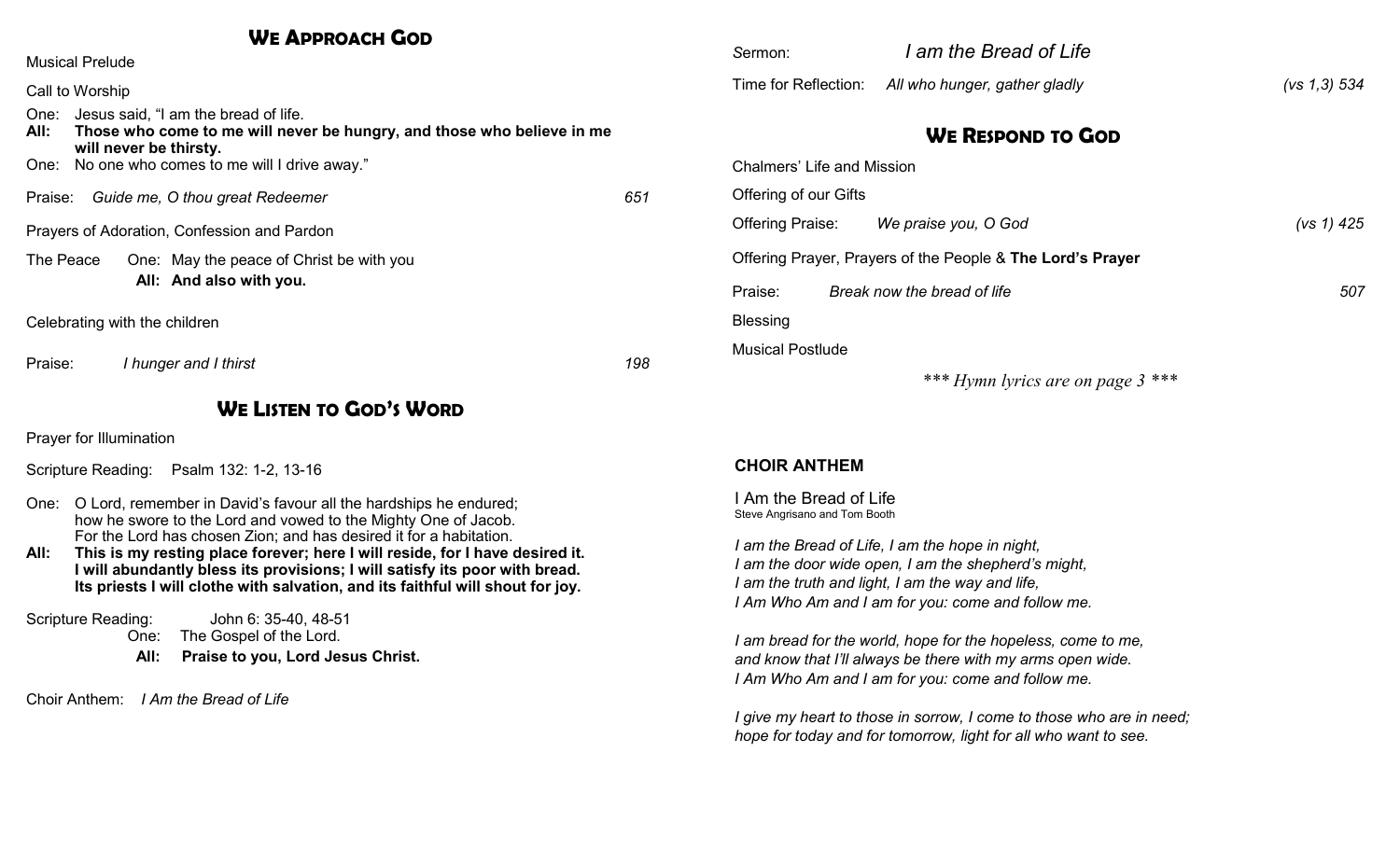#### **Guide me, O thou great Redeemer** William Williams

Guide me, O thou great Redeemer, pilgrim through this barren land; I am weak, but thou art mighty; hold me with thy powerful hand: bread of heaven, bread of heaven, feed me now and evermore, feed me now and evermore.

Open now the crystal fountain, whence the healing stream doth flow; let the fire and cloudy pillar lead me all my journey through: strong deliverer, strong deliverer, be thou still my strength and shield; be thou still my strength and shield.

When I tread the verge of Jordan, bid my anxious fears subside; death of death, and hell's destruction, land me safe on Canaan's side: songs of praises, songs of praises, I will ever give to thee, I will ever give to thee.

Public Domain

# **I hunger and I thirst**

John Samuel Beweley Monsell

I hunger and I thirst; Jesus my manna be: ye living waters, burst out of the rock for me.

Thou bruised and broken bread, my lifelong wants supply; as living souls are fed, oh feed me, or I die.

Thou true life-giving vine, let me thy sweetness prove; renew my life with thine; refresh my soul with love.

Since first their course began, rough paths my feet have trod. Feed me, thou living bread; help me, thou Son of God.

For still the desert lies my thirsting soul before; O living waters, rise within me evermore.

Public Domain

#### **All who hunger, gather gladly** Sylvia G. Dunstan

All who hunger, gather gladly; holy manna is our bread. Come from restlessness and wandering. Here, in truth, we will be fed. You that yearn for days of fullness,

#### Refrain:

Taste and see the grace eternal. Taste and see that God is good.

all around us, is our food

All who hunger, sing together; Jesus Christ is living bread. Come from loneliness and longing. Here, in peace, we have been led. Blest are those who from this table live their days in gratitude.

#### Refrain

© 19791 G.I.A. Publications Inc.

#### **We praise you, O God** Netherlands Folk Song

We praise you, O God, our Redeemer, Creator; in grateful devotion our tribute we bring. We lay it before you; we kneel and adore you; we bless your holy name; glad praises we sing.

## **Break now the bread of life**

Alexander Groves, Mary A. Lathbury, William Fiske Sherwin

Break now the bread of life, dear Lord, to me, as once you broke the loaves beside the sea: beyond the sacred page I seek you, Lord: my spirit longs for you, O living Word.

You are the bread of life, dear Lord, to me; your holy word is truth redeeming me. Give me to eat and live with you above; teach me to love your truth, for you are love.

Oh send your Spirit now, dear Lord, to me; touch now my blinded eyes and make me see: then shall all bondage cease, all fetters fall, and I shall find my peace, my all in all.

Public Domain



Public Domain